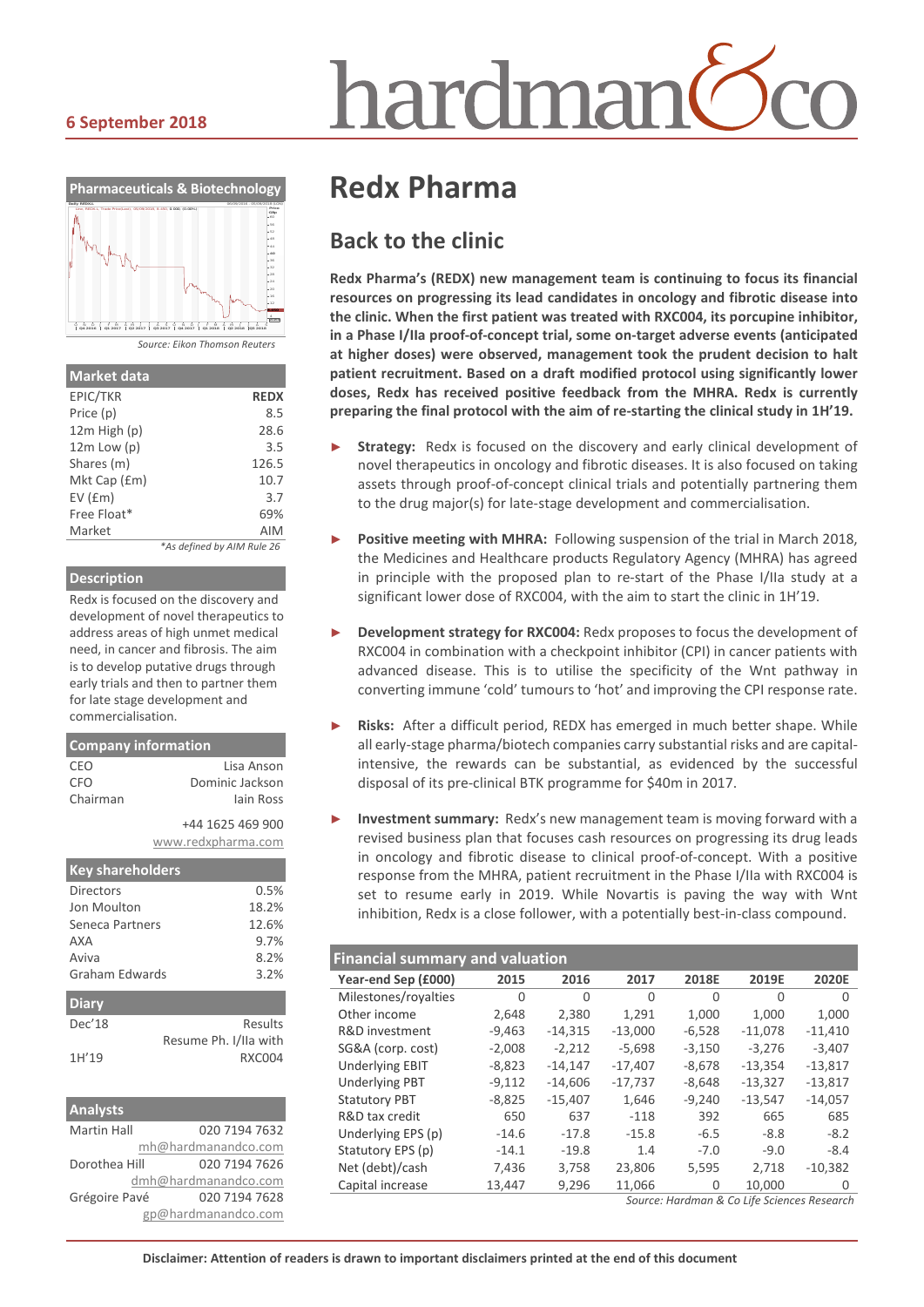*Redx has received the agreement, in principle, to resume the Phase I/IIa trial with RXC004 in 1H'19*

*A final version of the protocol will be submitted to the MHRA, this includes a much lower starting dose of RXC004, and is anticipated to start in 1H'19*

*The trial aims to evaluate the safety and tolerability of RXC004 as the primary end-point*

*Following positive results, a study in combination with an immunooncology agent such as anti-PD-1 inhibitor is also confirmed*

## **RXC004: trial to resume**

#### **Positive discussions with the MHRA**

Redx is returning to the clinic with a revised protocol for its lead programme, the porcupine inhibitor RXC004. The company has been in discussions with the Medicines and Healthcare product Regulatory Agency (MHRA), which has agreed, in principle, to proposed modifications to its trial protocol, allowing the trial to re-start in 1H'19. It is not unusual to pause a clinical study, especially at an early stage and with cancer patients with advanced disease, who have undergone several treatments prior to enrolling in the trial.

hardman

The prudent decision to suspend the Phase I/IIa trial was based on the observation of some adverse events in the first subject following a dose of RXC004. Such events should be anticipated with Wnt inhibition, but at a much higher dose than that used in the previous clinical study (10mg per day). On the positive side, analysis of the data suggested that RXC004 was well absorbed and had an on-target effect, but the data also demonstrated that the compound possesses a different pharmacokinetic profile in humans compared with that seen in animal studies. Despite achieving the predicted maximal concentration (C<sub>max</sub>) in the blood system, an extended half-life in circulation meant that the exposure to RXC004 in the body was longer than predicted, leading to levels of the compound above the therapeutic window. These events could not have been foreseen from translational studies performed in different animal species (allometric scaling) due to the difference in metabolism between species.

#### **Resuming the trial**

On the basis of this clinical information, in conjunction with the study investigators, Redx believes that safety, tolerability and ultimately the therapeutic window and clinical benefit can be achieved with a lower dose of RXC004, which is the basis of the new trial protocol. Following positive discussions with the MHRA, Redx is now finalising the revised protocol of the Phase I/IIa trial, with submission expected before year-end. This would allow the study to re-start in 1H'19 with a reformulated starting dose 20-fold lower (0.5mg per day) compared with the original protocol. Safety will be the driver of the first part of the study with enhanced monitoring.

#### **Proof-of-concept study**

The clinical study will be led by the Principal Investigator, Natalie Cook, at the NHS Foundation Trust in Manchester and will enrol a total of ca.50 patients at three sites (Manchester, Oxford and Newcastle), with the possibility of adding a fourth site. This first-in-man study represents a major milestone for the company, being the first programme that REDX has advanced into the clinic since its incorporation in 2010, from discovery all the way to the clinic.

#### *Phase I/IIa clinical trial*

The Phase I/IIa clinical trial is focusing on cancers that have a poor prognosis. The study will comprise of two parts:

- Phase I: a multi-arm dose-escalating study, from 0.5mg to 3mg (and possibly higher), designed to assess the safety and tolerability of RXC004 in advanced cancer patients with solid tumours, as a single agent and to establish the optimal dose for Phase IIa. The trial is expected to complete in 1H'20 with the release of the data read-out. It is also possible that early data could be made available during 2019.
- Phase IIa: an expansion arm of RXC004 in combination with immuno-oncology agents such as anti-PD-1 checkpoint inhibitor (CPI) in colorectal cancer.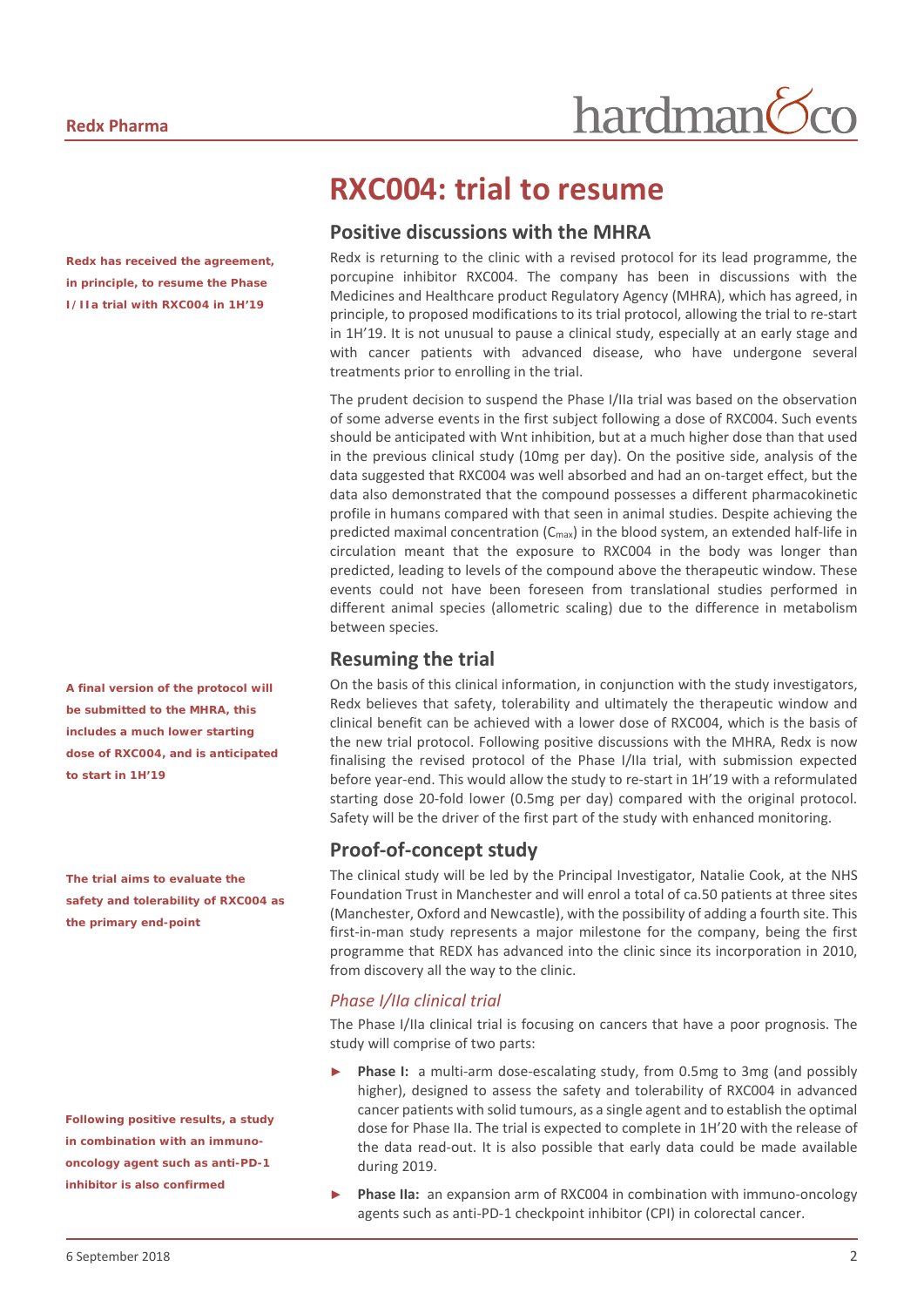hardman

Additionally, targeting tumours with specific Wnt pathway alterations may benefit from treatment with RXC004 as a monotherapy or in combination with standard-ofcare treatment, such as pancreatic, colorectal and prostate cancers.

#### **Porcupine inhibitor RXC004**

#### *Scientific rationale*

RXC004 is an orally bioavailable small molecule porcupine inhibitor. The porcupine enzyme is a key protein that is required for the function of the Wingless-type (Wnt) pathway, an embryonic signalling pathway that is implicated in cell proliferation, survival, migration, cell death and polarity, as well as the maintenance of cancer stem cells (CSC) in many cancer types, which results in the recurrence and emergence of cancer resistance. The protein is also believed to play a key role in the field of immuno-oncology when it is combined with CPI.

- Immuno-oncology: Redx has confirmed that RXC004 enhances immune system activation. Concomitant administration with a PD-1 CPI has a beneficial immune system effect through down-regulation of certain immune cells (regulatory T-cells), which prevent the immune system from recognising and killing cancer cells. The mechanism of action of RXC004 and the effect in enhancing the immune response, when combined with a PD-1 inhibitor, may turn the 'cold' immune-suppressive tumour environment to 'hot'. The aim of combination therapy is to potentiate the effect of anti-PD-1 CPI and increase both the response rate (number of patients who respond) and the duration of response (a longer sustained shrinkage in the tumour).
- **Targeted therapy:** Pre-clinical experiments demonstrated that RXC004 could inhibit tumour growth in a variety of cancer models as a single agent. Importantly, RXC004 was shown to inhibit tumour growth in a pancreatic tumour model at lower doses than WNT974, Novartis's lead compound, currently in Phase I/II with a PD-1 CPI.



*Source: Redx Pharma, 14-16 April 2018, AACR Annual Meeting, poster session*

The dual immune response and anti-cancer effects provide RXC004 with an attractive profile, targeting specifically the immune-suppressive microenvironment usually seen in tumours. It is important to reiterate that the prime focus in the development of RXC004 is on the second phase of the trial, assessing the benefits of the combination therapy in enhancing the response rate and duration of the CPI. This should be attractive to companies in the immuno-oncology space.

*Dual immune response and anticancer effects provide RXC004 with an attractive profile*